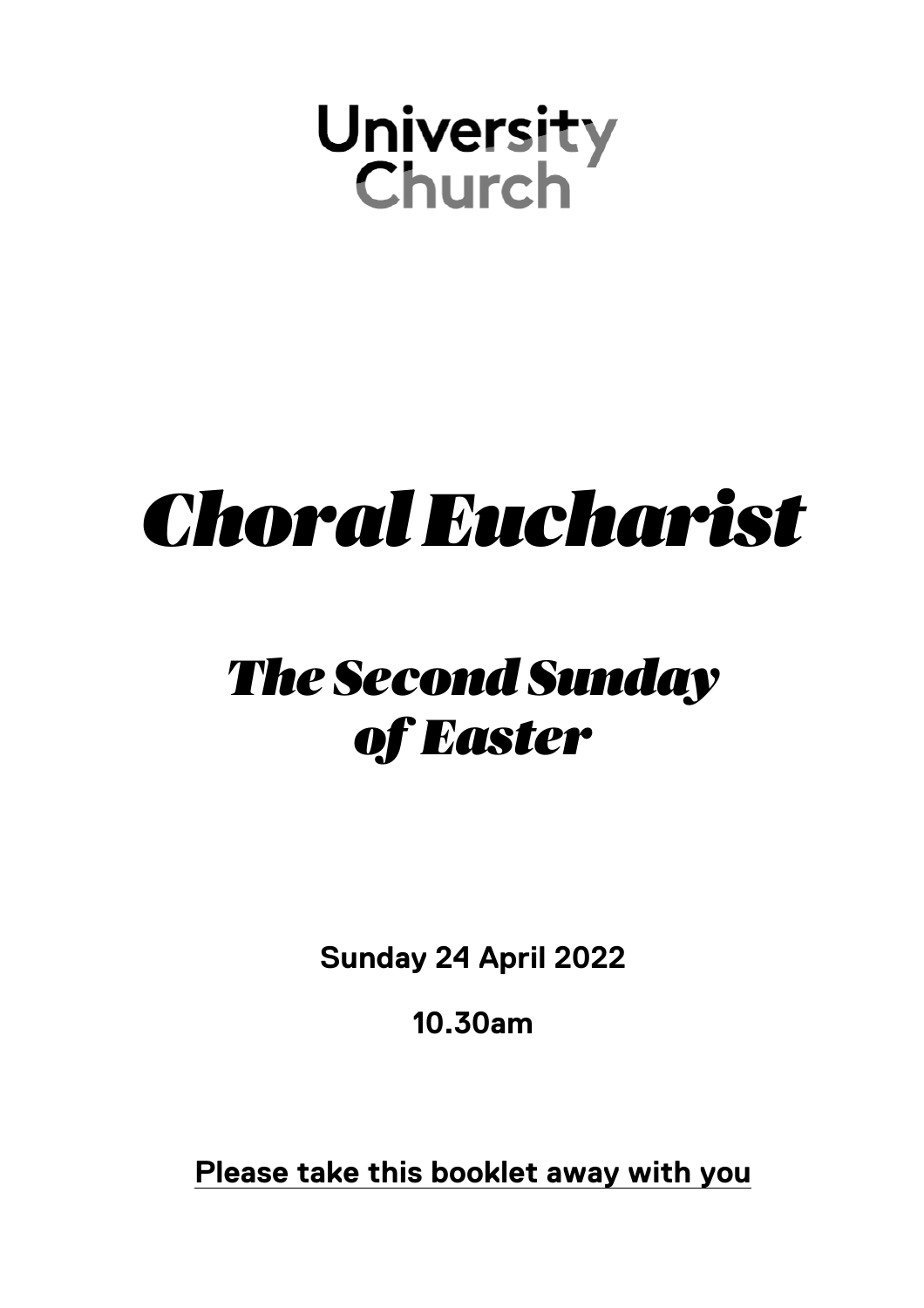Welcome to the University Church of St Mary the Virgin, Oxford. We are delighted that you have joined us today as we celebrate the Eucharist together. This leaflet will quide you through the service. The preacher is The Revd Dr Will Lamb, Vicar. The Mass Setting is the *Missa Brevis* by Grayston Ives (b. 1948), which is sung by the University Church Choir, directed by Robert Howarth. The organ is played by James Brown.

#### **PUBLIC HEALTH: SPECIAL ARRANGEMENTS**

Please note that special arrangements are in place this morning to ensure that the risk of infection by Coronavirus is reduced as much as possible. **Please follow the direction of stewards at all times, using the hand sanitiser provided. We encourage the continued wearing of face masks to help protect those who are most vulnerable.** There are no seating restrictions in the nave, but please note that an area in the north aisle is reserved where social distancing remains in place and mask wearing is strongly encouraged. To protect the most vulnerable, there is no sharing of the common cup at this time and Communion is in one kind.

#### **CHILDREN AT ST MARY'S**

We are delighted to have children worshipping with us and you are welcome to breastfeed and bottle-feed in church. A selection of toys and books are available in the Newman Room (behind the glass brick wall) next to the baby changing facilities. Godly Play takes place today and monthly on the first Sunday of each month in the Old Library during the first 45 minutes of the service for children aged 3-8 years old and their family. Buggy access is via the tower entrance.

#### **INFORMATION ABOUT ST MARY'S**

The University Church is a Christian church within the Church of England and we welcome people of all Christian traditions as well as people of other faiths, and those of little or no faith. If you are new and would like to receive our weekly newsletter about events and services at St Mary's, sign up at: universitychurch.ox.ac.uk/content/keeping-touch. Toilets, including a disabled toilet and baby change, are situated at the back of Church behind the glass brick wall. Entry is on the right-hand side as you look at the glass brick wall, near to the font. To enable our worship to be uninterrupted, please ensure that all mobile phones and other electronic devices are switched off before and during the service. You are kindly requested to refrain from making any audio or visual recording of any part of this service without the written permission of the Vicar. This service is live-streamed and the central nave area may be visible on camera.



An induction loop is available in the nave area for those who are hard of  $\gamma_{\rm n}^{\rm s}$  hearing. Please turn your hearing aid to the 'T' setting.

#### **AD** Large print copies of this booklet are available. Please ask the stewards.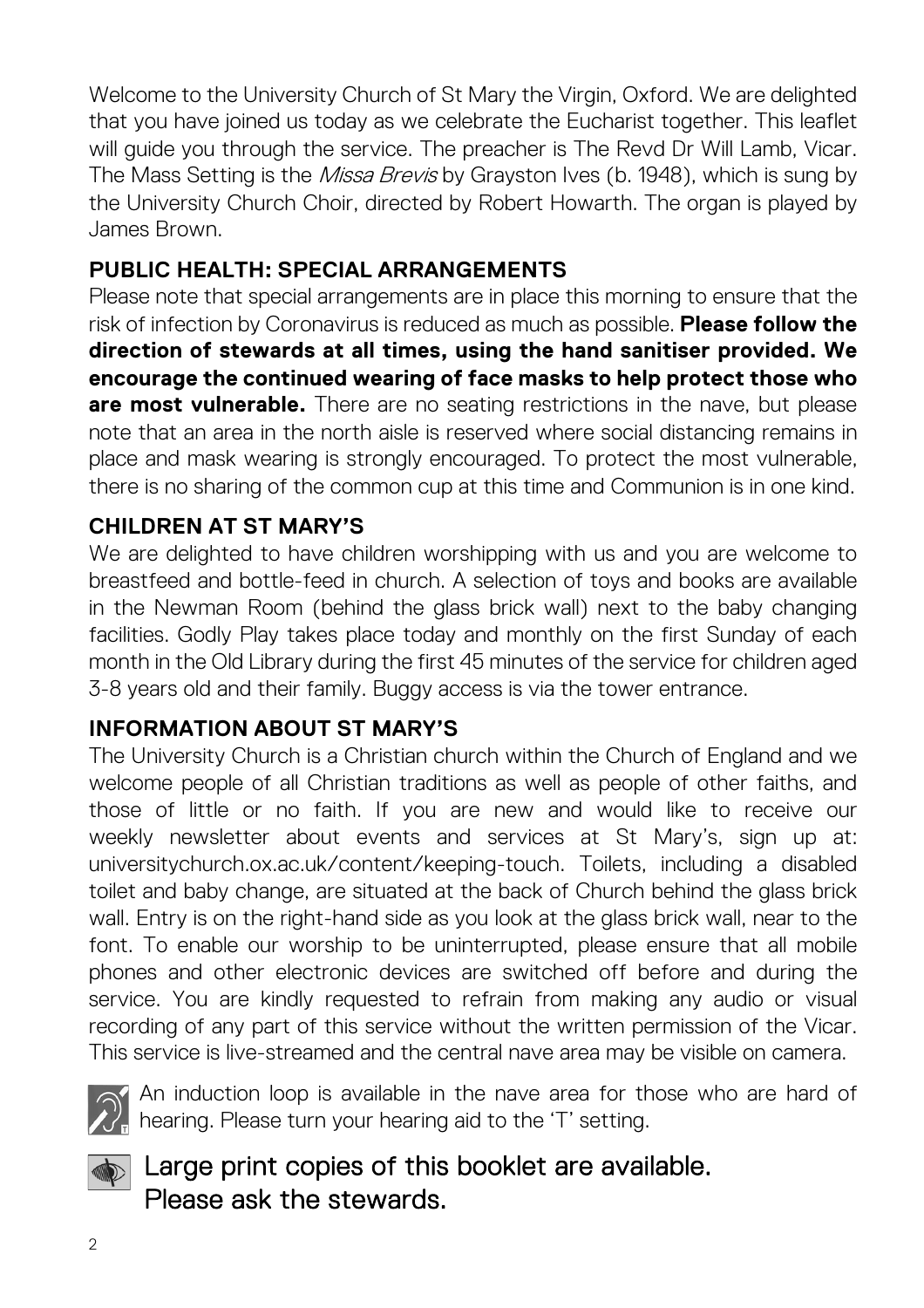ORGAN VOLUNTARY Second Movement (Andante) from Organ Sonata 1 - Felix Borowski (1872-1956)

#### **THE GATHERING**



**Good Christians all, rejoice and sing! Now is the triumph of our King! To all the world glad news we bring: Alleluya!**

**The Lord of life is risen for ay; bring flowers of song to strew his way; let every tongue rejoice and say: Alleluya!**

**Praise we in songs of victory that love, that life which cannot die, and sing with hearts uplifted high: Alleluya!**

**Thy name we bless, O risen Lord, and sing today with one accord the life laid down, the life restored: Alleluya!**

> Words: Cyril Alington (1872-1955) © Sir Richard Mynors Tune: from Vulpius' Gesangbuch, Jena 1609 (NEH 107)

President In the name of the Father, and of the Son, and of the Holy Spirit. **All Amen.**

President The Lord be with you

**All and also with you.**

President Alleluia. Christ is risen.

**All He is risen indeed. Alleluia.**

Words of welcome may be offered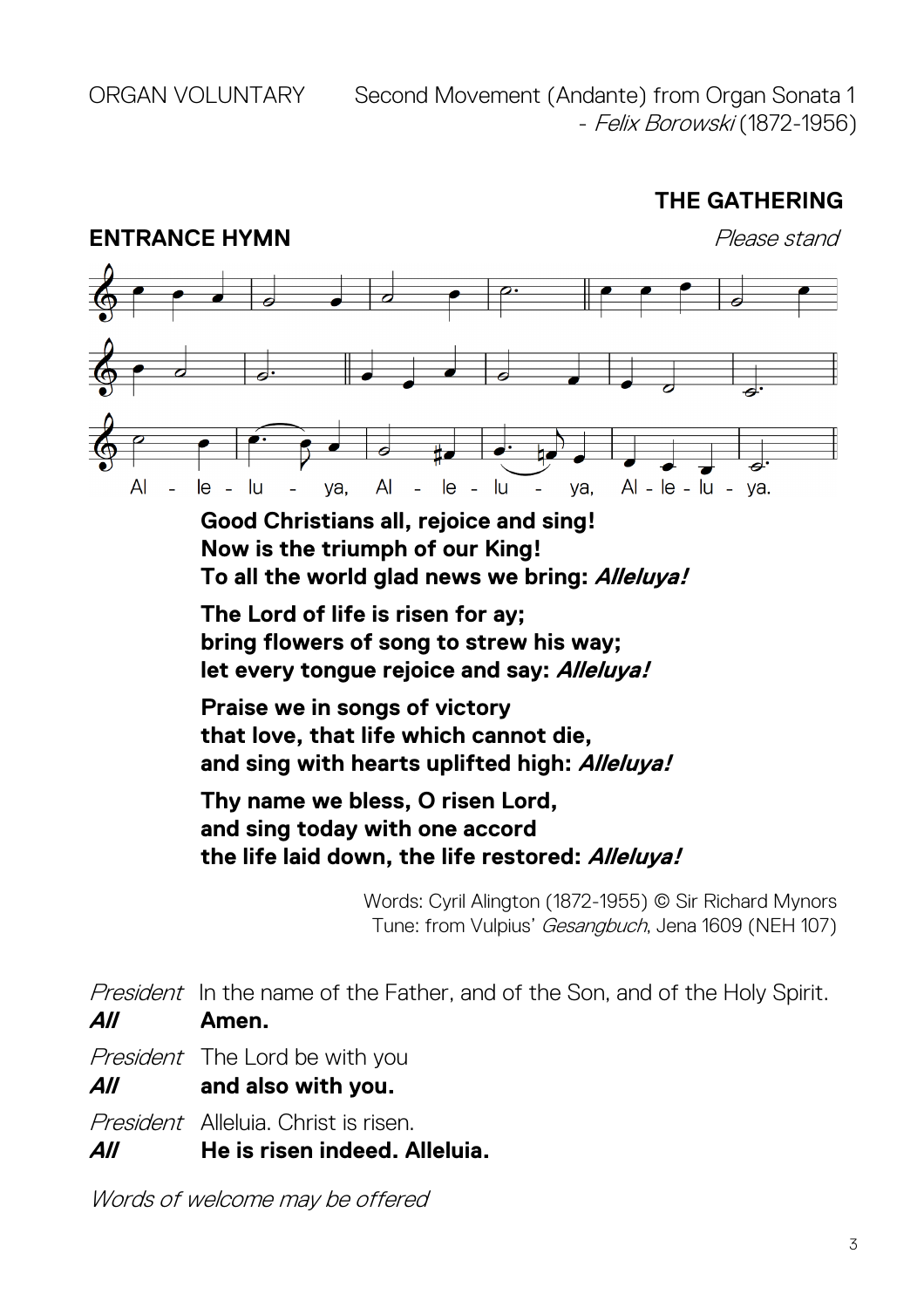#### PRAYER OF PREPARATION

**All Almighty God, to whom all hearts are open, all desires known, and from whom no secrets are hidden: cleanse the thoughts of our hearts by the inspiration of your Holy Spirit, that we may perfectly love you, and worthily magnify your holy name; through Christ our Lord. Amen.**

#### PRAYERS OF PENITENCE

- Deacon Christ our passover has been sacrificed for us. Let us therefore rejoice by putting away all malice and evil and confessing our sins with a sincere and true heart. The *Please sit or kneel*
- **All Almighty God, our heavenly Father, we have sinned against you and against our neighbour in thought and word and deed, through negligence, through weakness, through our own deliberate fault. We are truly sorry and repent of all our sins. For the sake of your Son Jesus Christ, who died for us, forgive us all that is past and grant that we may serve you in newness of life to the glory of your name. Amen.**

President Almighty God, who forgives all who truly repent, have mercy upon you, pardon and deliver you from all your sins, confirm and strengthen you in all goodness, and keep you in life eternal; through Jesus Christ our Lord.

#### **All Amen.**

#### GLORIA IN EXCELSIS GLORIA IN EXCELSIS

Gloria in excelsis Deo et in terra pax hominibus bonae voluntatis. Laudamus te, benedicimus te, adoramus te, glorificamus te, gratias agimus tibi propter magnam gloriam tuam, Domine

Glory to God in the highest, and peace to his people on earth. Lord God, heavenly King, almighty God and Father, we worship you,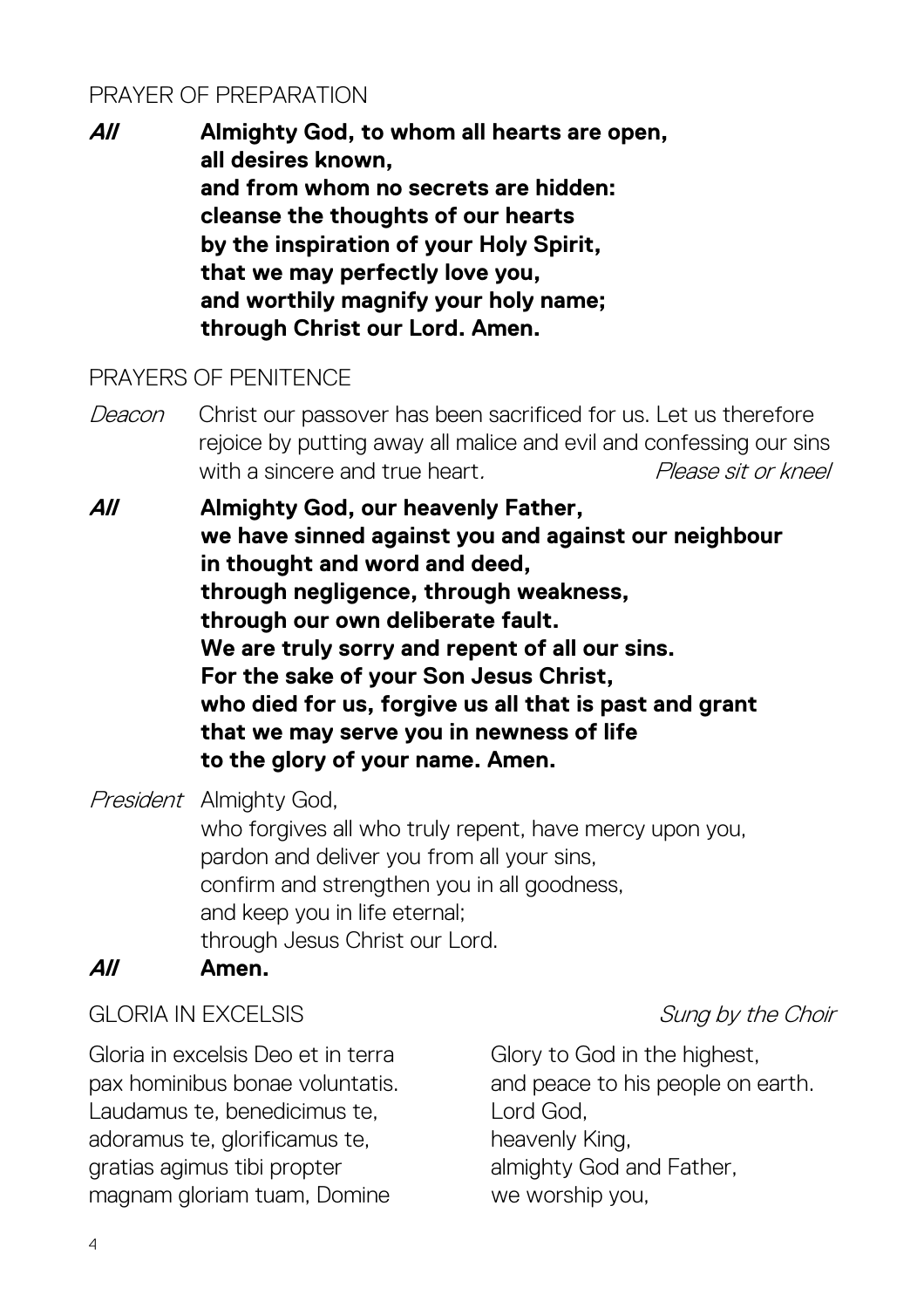Deus, Rex caelestis, Deus Pater omnipotens. Domine Fili unigenite, Iesu Christe, Domine Deus, Agnus Dei, Filius Patris, qui tollis peccata mundi, miserere nobis; qui tollis peccata mundi, suscipe deprecationem nostram. Qui sedes ad dexteram Patris, miserere nobis. Quoniam tu solus Sanctus, tu solus Dominus, tu solus Altissimus, Iesu Christe, cum Sancto Spiritu in Gloria Dei Patris. Amen.

we give you thanks. we praise you for your glory. Lord Jesus Christ, only Son of the Father, Lord God, Lamb of God, you take away the sin of the world: have mercy on us; you are seated at the right hand of the Father: receive our prayer. For you alone are the Holy One, you alone are the Lord, you alone are the Most High, Jesus Christ, with the Holy Spirit, in the glory of the God the Father. Amen

#### THE COLLECT

President Almighty Father, you have given your only Son to die for our sins and to rise again for our justification: grant us so to put away the leaven of malice and wickedness that we may always serve you in pureness of living and truth; through the merits of your Son Jesus Christ our Lord, who is alive and reigns with you, in the unity of the Holy Spirit, one God, now and for ever.

**All Amen.** 

Please sit

#### **THE LITURGY OF THE WORD**

THE FIRST READING Acts 5.27-32

A reading from the Acts of the Apostles.

When they had brought them, they had them stand before the council. The high priest questioned them, saying, 'We gave you strict orders not to teach in this name, yet here you have filled Jerusalem with your teaching and you are determined to bring this man's blood on us.' But Peter and the apostles answered, 'We must obey God rather than any human authority. The God of our ancestors raised up Jesus, whom you had killed by hanging him on a tree. God exalted him at his right hand as Leader and Saviour, so that he might give repentance to Israel and forgiveness of sins. And we are witnesses to these things, and so is the Holy Spirit whom God has given to those who obey him.'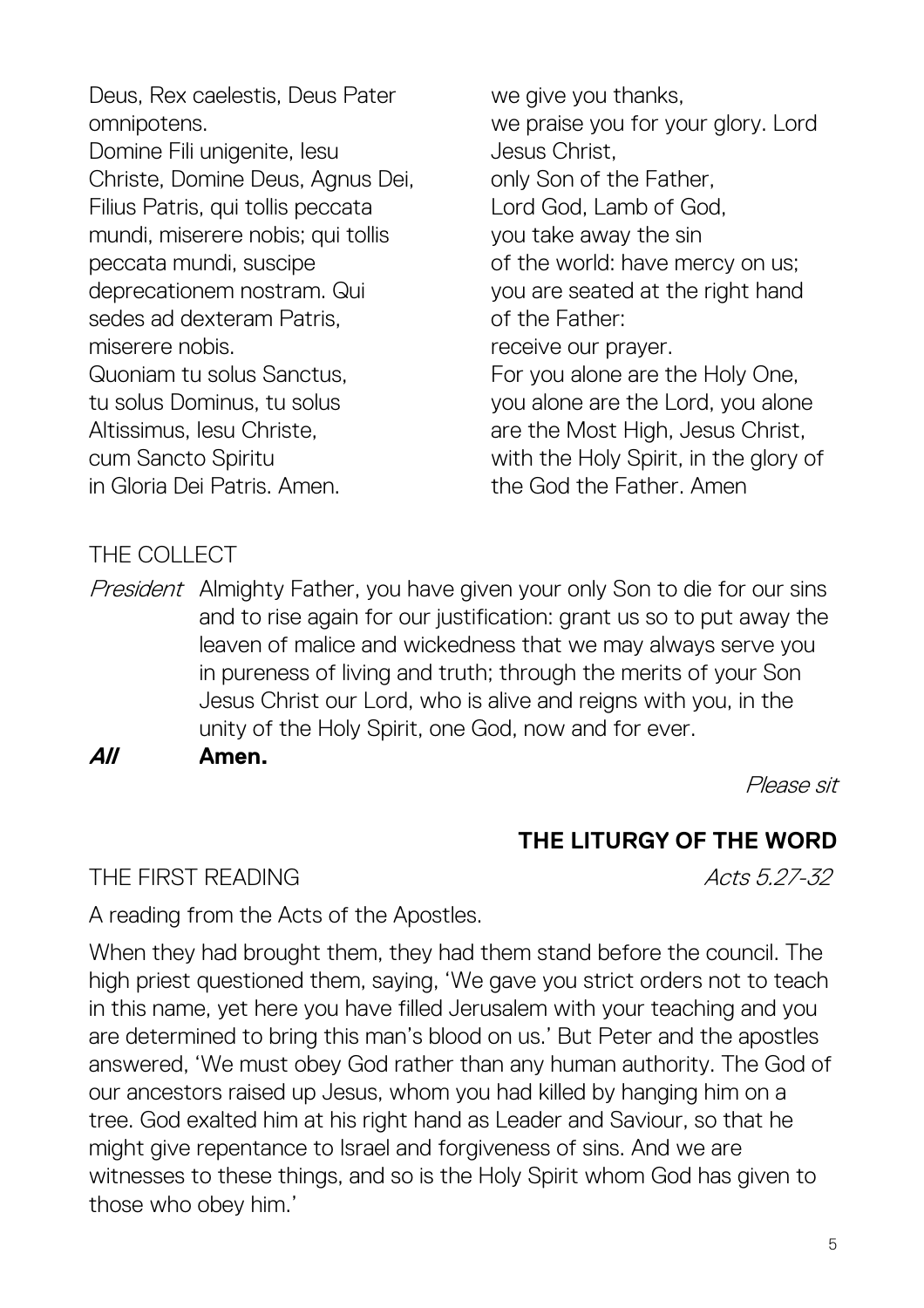Reader For the word of the Lord. **All Thanks be to God.**



**Now the green blade riseth from the buried grain, wheat that in dark earth many days has lain; Love lives again, that with the dead has been: Love is come again, like wheat that springeth green.** 

**In the grave they laid him, Love whom they had slain, thinking that never he would wake again, laid in the earth like grain that sleeps unseen: Love is come again, like wheat that springeth green.** 

**Forth he came at Easter, like the risen grain, he that for three days in the grave had lain, quick from the dead my risen Lord is seen: Love is come again, like wheat that springeth green.** 

**When our hearts are wintry, grieving, or in pain, thy touch can call us back to life again, fields of our hearts that dead and bare have been: Love is come again, like wheat that springeth green.** 

> Words: John Macleod Campbell Crum (1872-1958) © OUP Tune: NOËL NOUVELET, Traditional French melody (NEH 115)

Please remain standing and turn to face the Gospel

GOSPEL ACCLAMATION

Deacon Alleluia, alleluia. Jesus said, 'You believe because you can see me. Blessed are those who have not seen and yet believe.'

**All Alleluia.**

THE GOSPEL John 20.19-31

Hear the Gospel of our Lord Jesus Christ according to John. **All Glory to you, O Lord.**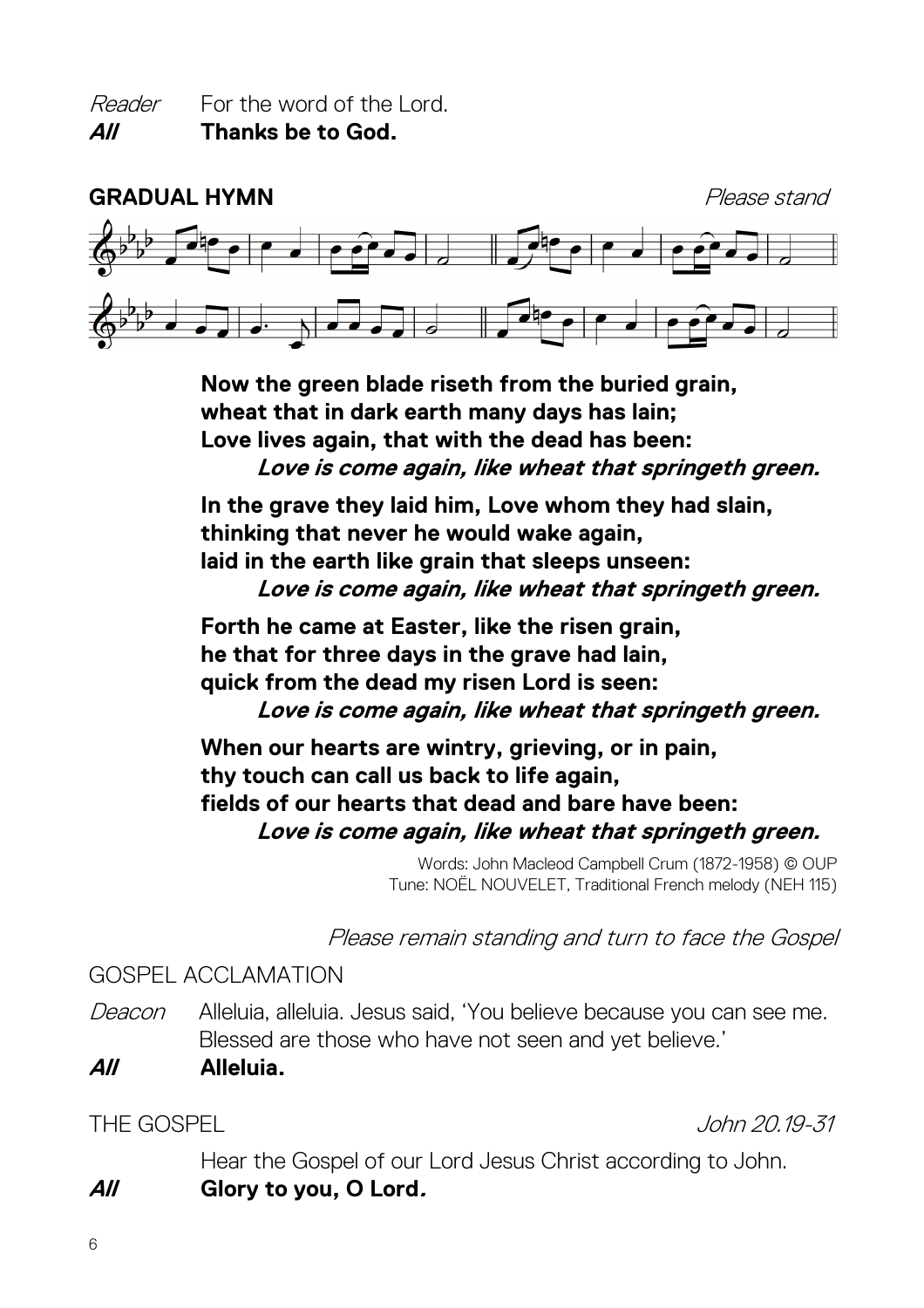When it was evening on that day, the first day of the week, and the doors of the house where the disciples had met were locked for fear of the Jews, Jesus came and stood among them and said, 'Peace be with you.' After he said this, he showed them his hands and his side. Then the disciples rejoiced when they saw the Lord. Jesus said to them again, 'Peace be with you. As the Father has sent me, so I send you.' When he had said this, he breathed on them and said to them, 'Receive the Holy Spirit. If you forgive the sins of any, they are forgiven them; if you retain the sins of any, they are retained.'

But Thomas (who was called the Twin), one of the twelve, was not with them when Jesus came. So the other disciples told him, 'We have seen the Lord.' But he said to them, 'Unless I see the mark of the nails in his hands, and put my finger in the mark of the nails and my hand in his side, I will not believe.'

A week later his disciples were again in the house, and Thomas was with them. Although the doors were shut, Jesus came and stood among them and said, 'Peace be with you.' Then he said to Thomas, 'Put your finger here and see my hands. Reach out your hand and put it in my side. Do not doubt but believe.' Thomas answered him, 'My Lord and my God!' Jesus said to him, 'Have you believed because you have seen me? Blessed are those who have not seen and yet have come to believe.'

Now Jesus did many other signs in the presence of his disciples, which are not written in this book. But these are written so that you may come to believe that Jesus is the Messiah, the Son of God, and that through believing you may have life in his name.

Deacon This is the Gospel of the Lord. **All Praise to you, O Christ.**

THE SERMON Revd Dr William Lamb The Sease sit

THE NICENE CREED **Please** stand

**All We believe in one God, the Father, the Almighty, maker of heaven and earth, of all that is, seen and unseen. We believe in one Lord, Jesus Christ, the only Son of God, eternally begotten of the Father, God from God, Light from Light, true God from true God,**

**begotten, not made, of one Being with the Father; through him all things were made.**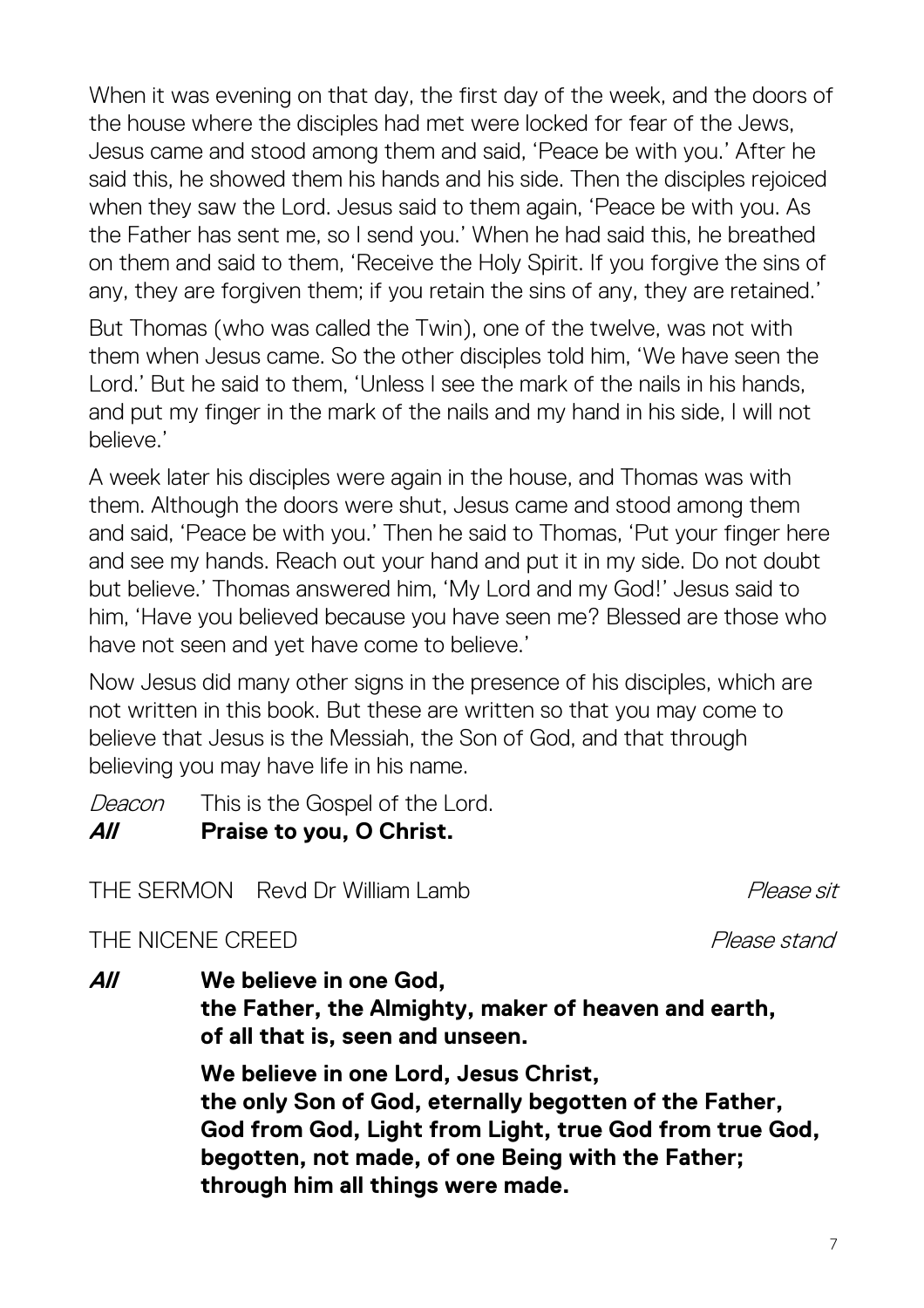Deacon Let us offer one another a sign of peace.

All may exchange a sign of peace by saying 'Peace be with you!'

**was incarnate from the Holy Spirit and the Virgin Mary and was made man. For our sake he was crucified under Pontius Pilate; he suffered death and was buried. On the third day he rose again in accordance with the Scriptures; he ascended into heaven, and is seated at the right hand of the Father. He will come again in glory to judge the living and the dead, and his kingdom will have no end.**

**For us and for our salvation he came down from heaven,** 

**We believe in the Holy Spirit, the Lord, the giver of life, who proceeds from the Father and the Son, who with the Father and the Son is worshipped and glorified, who has spoken through the prophets.**

**We believe in one holy catholic and apostolic Church. We acknowledge one baptism for the forgiveness of sins. We look for the resurrection of the dead, and the life of the world to come. Amen.**

PRAYERS OF INTERCESSION

President Let us bring all our prayers and petitions before almighty God.

Lord, in your mercy: or Lord, hear us.

**All hear our prayer. Lord, graciously hear us.**

Merciful Father,

**All accept these prayers, for the sake of your Son, our Saviour Jesus Christ. Amen.**

### **THE LITURGY OF THE SACRAMENT**

President The risen Christ came and stood among his disciples and said, 'Peace be with you.' Then were they glad when they saw the Lord. Alleluia!

The peace of the Lord be always with you

### **All and also with you.**

THE PEACE **PLACE Please** stand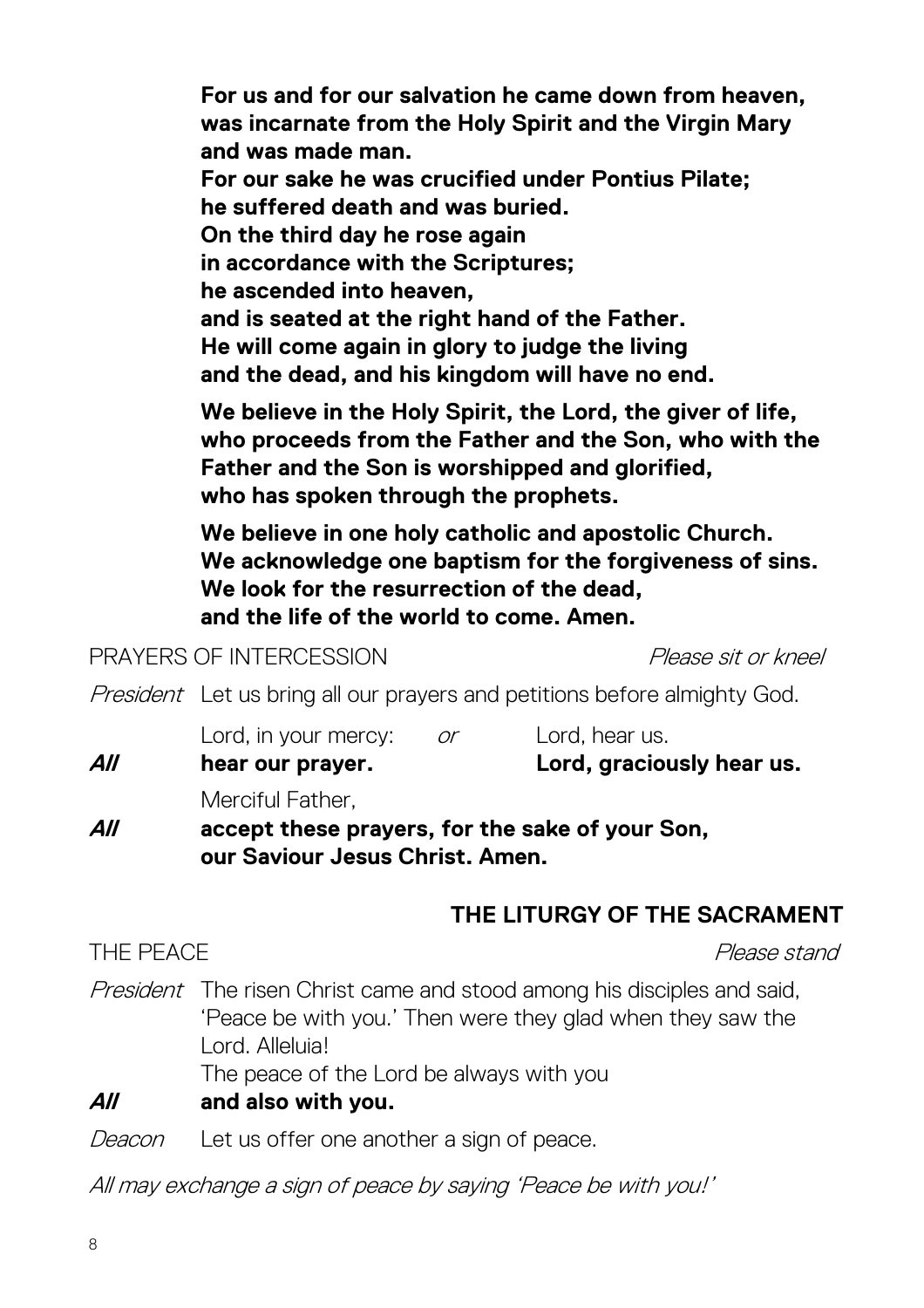#### **OFFERTORY HYMN**

During this hymn a collection is taken, and the altar is prepared.



**The Lamb's high banquet we await in snow-white robes of royal state, and now, the Red Sea's channel past, to Christ our Prince we sing at last.**

**Upon the altar of the Cross his body has redeemed our loss, and tasting of his precious Blood, our life is hid with Christ in God.**

**That Paschal eve God's arm was bared, the devastating angel spared; by strength of hand our hosts went free from Pharaoh's ruthless tyranny.**

**Now Christ our Passover is slain, the Lamb of God that knows no stain, and he, the true unleavened Bread, is truly our oblation made.**

**O thou from whom hell's monarch flies, O great, O very Sacrifice, thy captive people are set free, and endless life restored in thee.**

**For Christ, arising from the dead, from conquered hell victorious sped, he thrusts the tyrant down to chains, our Paradise with thee regains.**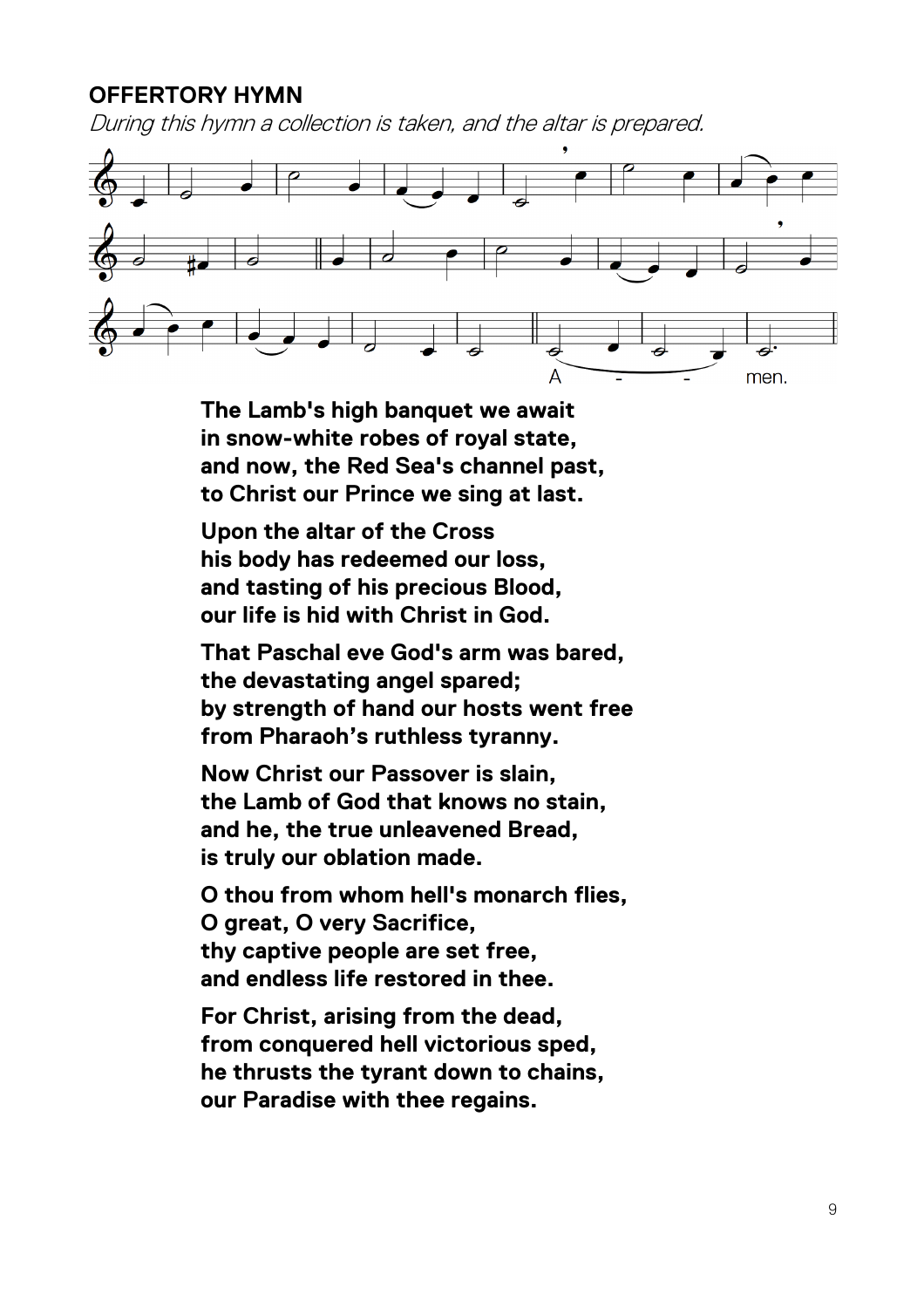#### **Maker of all, to thee we pray, fulfil in us thy joy today; when death assails, grant, Lord, that we may share thy Paschal victory. Amen.**

Words: Ad coenam Agni provide, 7<sup>th</sup> century, trans John M Neale (1818-1866) Tune: DEUS TUORUM MILITUM, Grenoble church melody (NEH 101.ii)

THE PREPARATION OF THE GIFTS

President Blessed are you, Lord God of all creation. In your loving care you spread before us the table of life and give us the cup of salvation to drink. Keep us always in the fold of our Saviour and our Shepherd, your Son, Jesus Christ our Lord.

#### **All Blessed be God forever.**

THE EUCHARISTIC PRAYER Please remain standing

President The Lord be with you.

**All and also with you.**

President Lift up your hearts.

**All We lift them to the Lord.**

President Let us give thanks to the Lord our God.

#### **All It is right to give thanks and praise.**

President It is indeed right, our duty and our joy, always and everywhere to give you thanks, almighty and eternal Father, and on this glorious day of our redemption to celebrate with joyful hearts the memory of your wonderful works. For by the mystery of his passion Jesus Christ, your risen Son, has conquered the powers of death and hell and restored humankind the image of your glory. He has placed them once more in paradise and opened to them the gate of life eternal. And so, in the joy of this Passover, earth and heaven resound with gladness, while angels and archangels and the powers of all creation sing for ever the hymn of your glory:

#### Sung by the Choir

Sanctus, Sanctus, Sanctus, Dominus Deus Sabaoth. Pleni sunt caeli et terra gloria tua. Hosanna in excelsis. Benedictus qui venit in nomine Domini. Hosanna in excelsis.

Holy, holy, holy Lord, God of power and might, heaven and earth are full of your glory. Hosanna in the highest. Blessed is he who comes in the name of the Lord. Hosanna in the highest.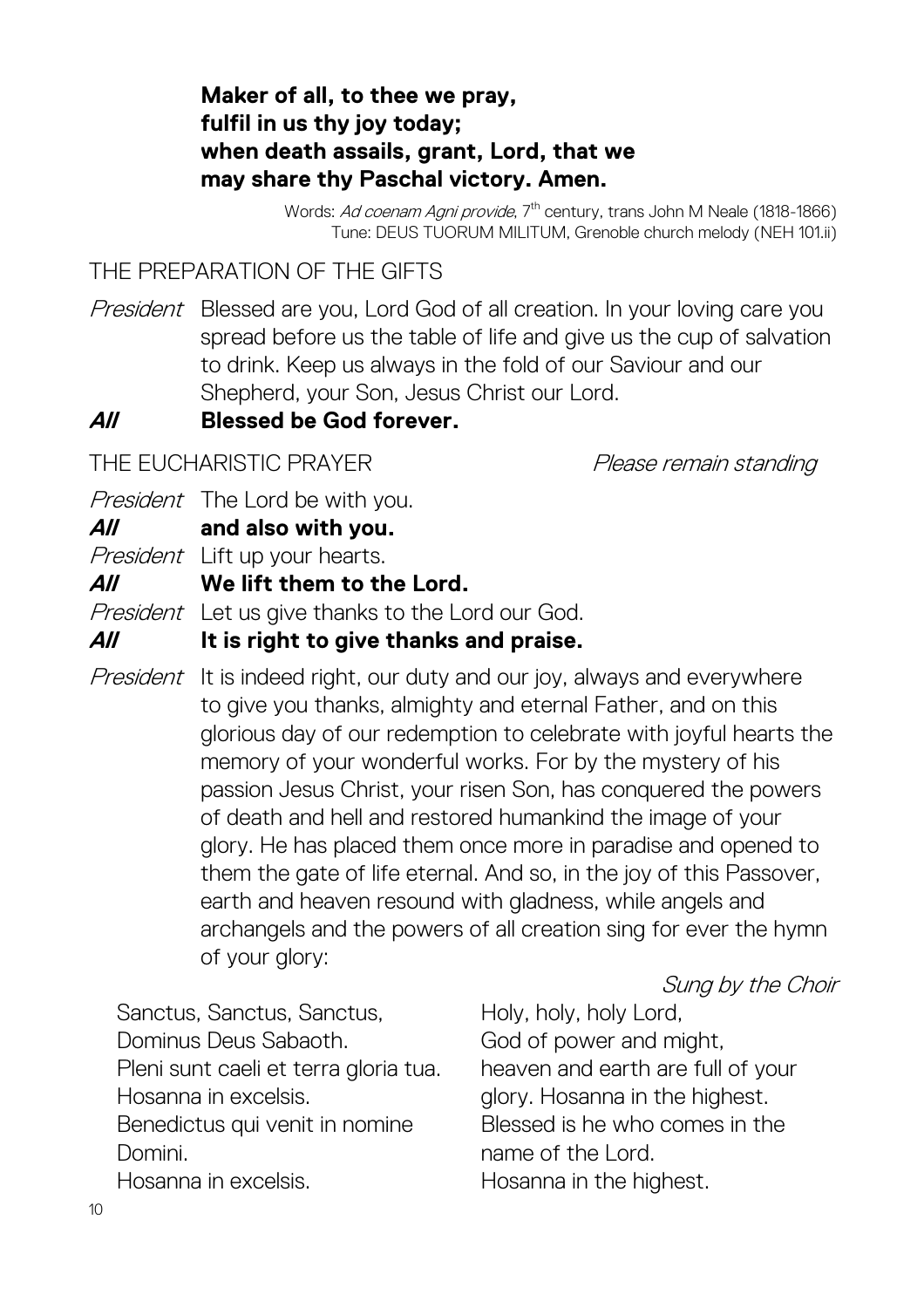We praise and bless you, loving Father, through Jesus Christ, our Lord; and as we obey his command, send your Holy Spirit, that broken bread and wine outpoured may be for us the body and blood of your dear Son.

On the night before he died he had supper with his friends, and taking bread, he praised you.

He broke the bread, gave it to them and said: Take, eat; this is my body which is given for you; do this in remembrance of me.

When supper was ended he took the cup of wine. Again he praised you, gave it to them and said: Drink this, all of you; this is my blood of the new covenant, which is shed for you and for many for the forgiveness of sins. Do this, as often as you drink it, in remembrance of me.

So, Father, we remember all that Jesus did, in him we plead with confidence his sacrifice made once for all upon the cross. Bringing before you the bread of life and cup of salvation, we proclaim his death and resurrection until he comes in glory.

Deacon Jesus Christ is Lord:

#### **All Lord, by your cross and resurrection you have set us free. You are the Saviour of the world.**

*President* Lord of all life, help us to work together for that day when your kingdom comes and justice and mercy will be seen in all the earth. Look with favour on your people, gather us in your loving arms and bring us with the Blessed Virgin Mary and all the saints to feast at your table in heaven.

Through Christ, and with Christ, and in Christ, in the unity of the Holy Spirit, all honour and glory are yours,

O loving Father, for ever and ever.

**All Amen.** Please sit or kneel

#### THE LORD'S PRAYER

President Let us pray with confidence as our Saviour has taught us:

**All Our Father, who art in heaven, hallowed be thy name; thy kingdom come; thy will be done on earth as it is in heaven.**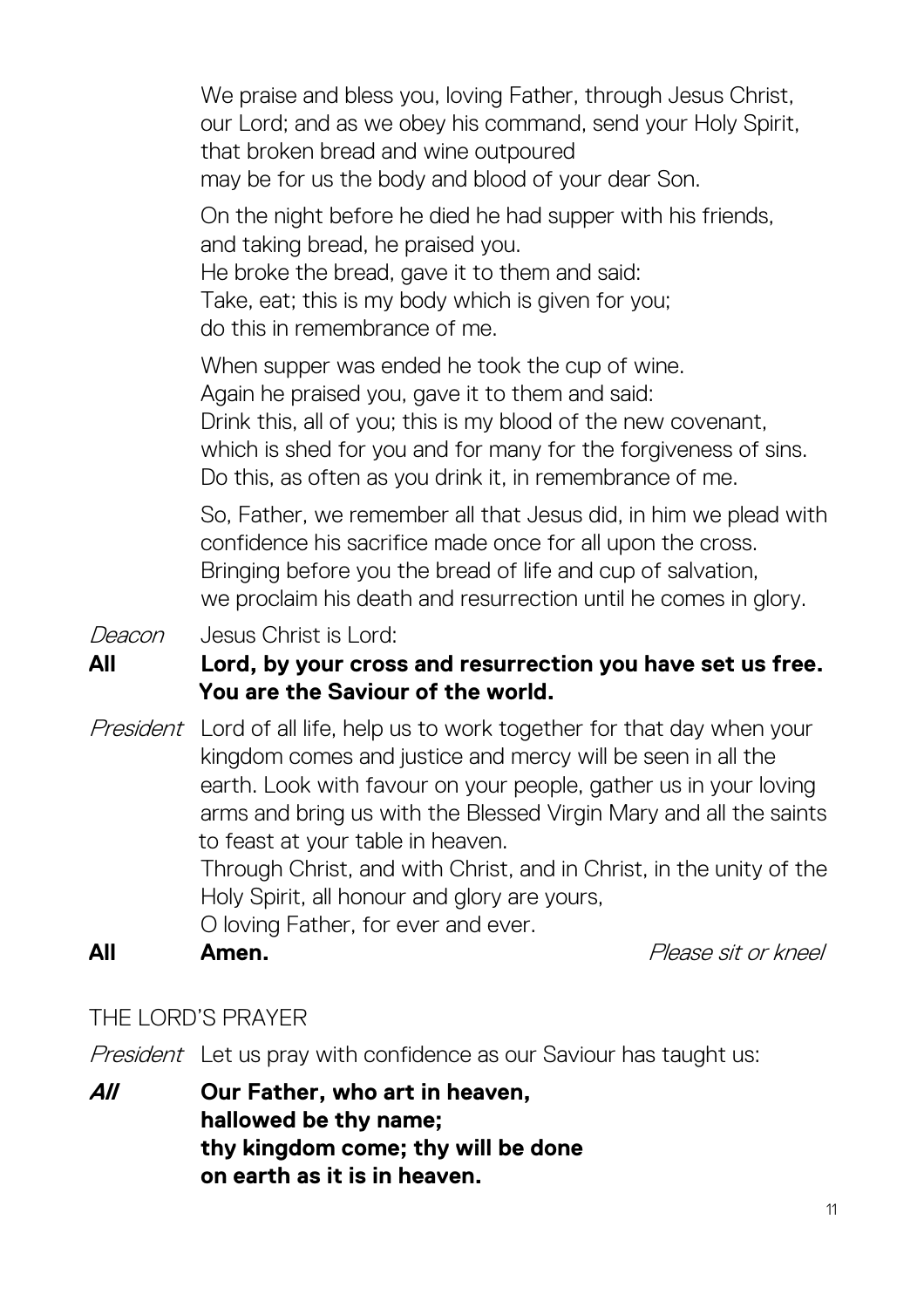**Give us this day our daily bread. And forgive us our trespasses, as we forgive those who trespass against us. And lead us not into temptation; but deliver us from evil. For thine is the kingdom, the power, and the glory, for ever and ever. Amen.**

BREAKING OF THE BREAD

The President breaks the consecrated bread, saying:

President We break this bread to share in the body of Christ.

**All Though we are many, we are one body, because we all share in one bread.**

GIVING OF COMMUNION

President Alleluia. Christ our Passover is sacrificed for us.

**All Therefore let us keep the feast. Alleluia.**

AGNUS DEI Sung by the Choir

| Agnus Dei, qui tollis peccata | Lamb of God, you take away the sin |
|-------------------------------|------------------------------------|
| mundi, miserere nobis.        | of the world, have mercy on us.    |
| Agnus Dei, qui tollis peccata | Lamb of God, you take away the sin |
| mundi, miserere nobis.        | of the world, have mercy on us.    |
| Agnus Dei, qui tollis peccata | Lamb of God, you take away the sin |
| mundi, dona nobis pacem.      | of the world, grant us peace.      |

Once the Agnus Dei has been sung, all who seek to follow Christ are invited forward to receive communion. To protect the most vulnerable, there is no sharing of the common cup at this time. Communion is in one kind. When directed by the stewards, please go forward to receive communion. Those seated in the south aisle and in the nave, please go to the station in front of the Nave Altar and those seated on the balcony and in the north aisle please go to the station in the De Brome Chapel. Please wash your hands with the sanitiser provided and remove your mask. The priest will place the sacrament into your hands with the words 'the Body of Christ' to which you respond 'Amen'. You should consume the host immediately and replace your mask. If you wish to receive a gluten-free wafer please tell the priest at the Nave Altar. If you would like a prayer of blessing, please bow your head and fold your arms as you approach the altar.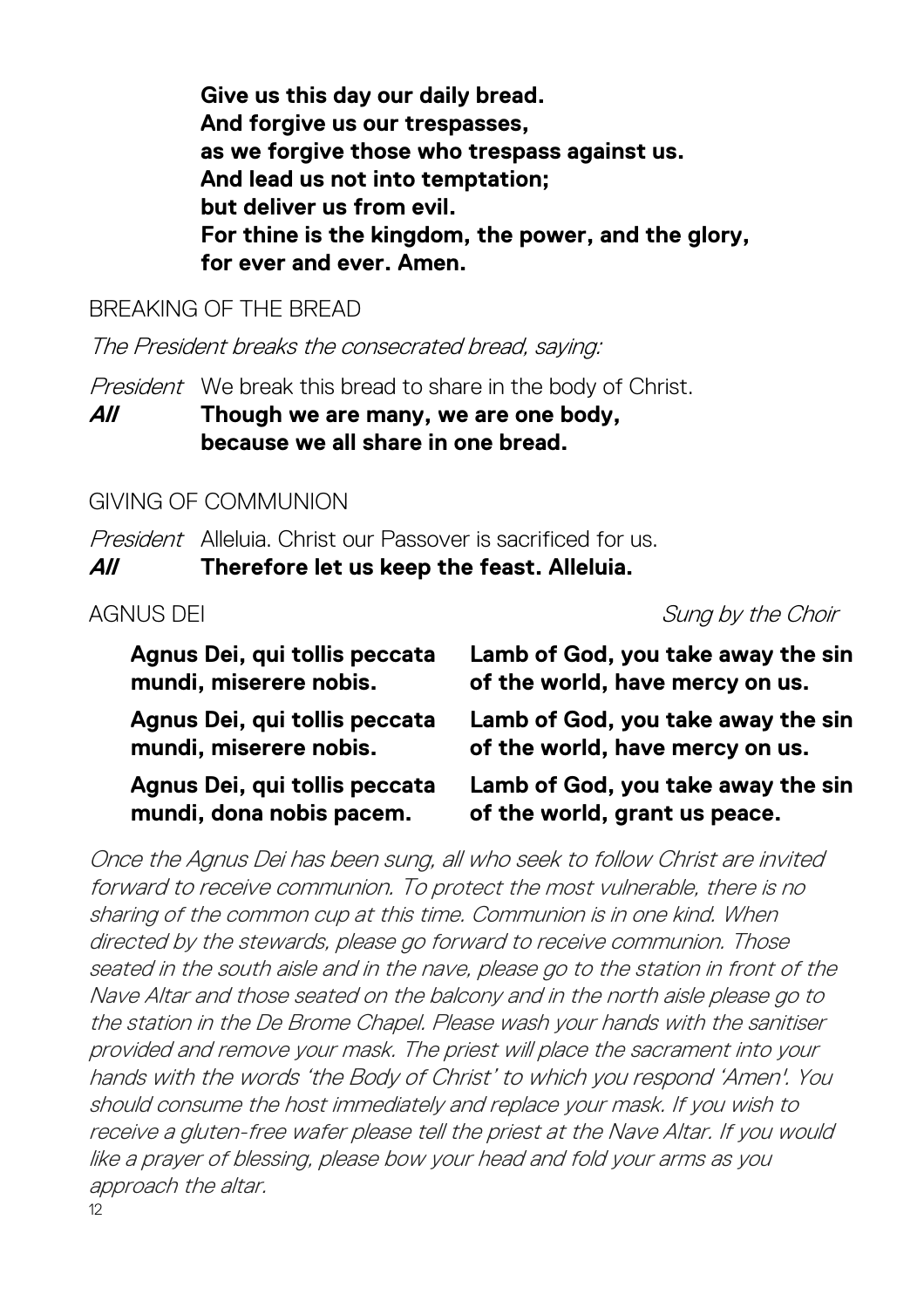#### COMMUNION ANTHEM Victimae paschali laudes Giovanni Pierluigi da Palestrina (1525-1594)

#### PRAYER AFTER COMMUNION

President Lord God our Father, through our Saviour Jesus Christ you have assured your children of eternal life and in baptism have made us one with him: deliver us from the death of sin and raise us to new life in your love, in the fellowship of the Holy Spirit, by the grace of our Lord Jesus Christ.

#### **All Amen.**

**All Almighty God, we thank you for feeding us with the body and blood of your Son Jesus Christ. Through him we offer you our souls and bodies to be a living sacrifice. Send us out in the power of your Spirit to live and work to your praise and glory. Amen.**



**Love's redeeming work is done; fought the fight, the battle won: lo, our Sun's eclipse is o'er! lo, he sets in blood no more!**

**Vain the stone, the watch, the seal! Christ has burst the gates of hell; death in vain forbids his rise; Christ has opened Paradise.**

**Lives again our glorious King; where, O death, is now thy sting? Dying once, he all doth save; where thy victory, O grave?**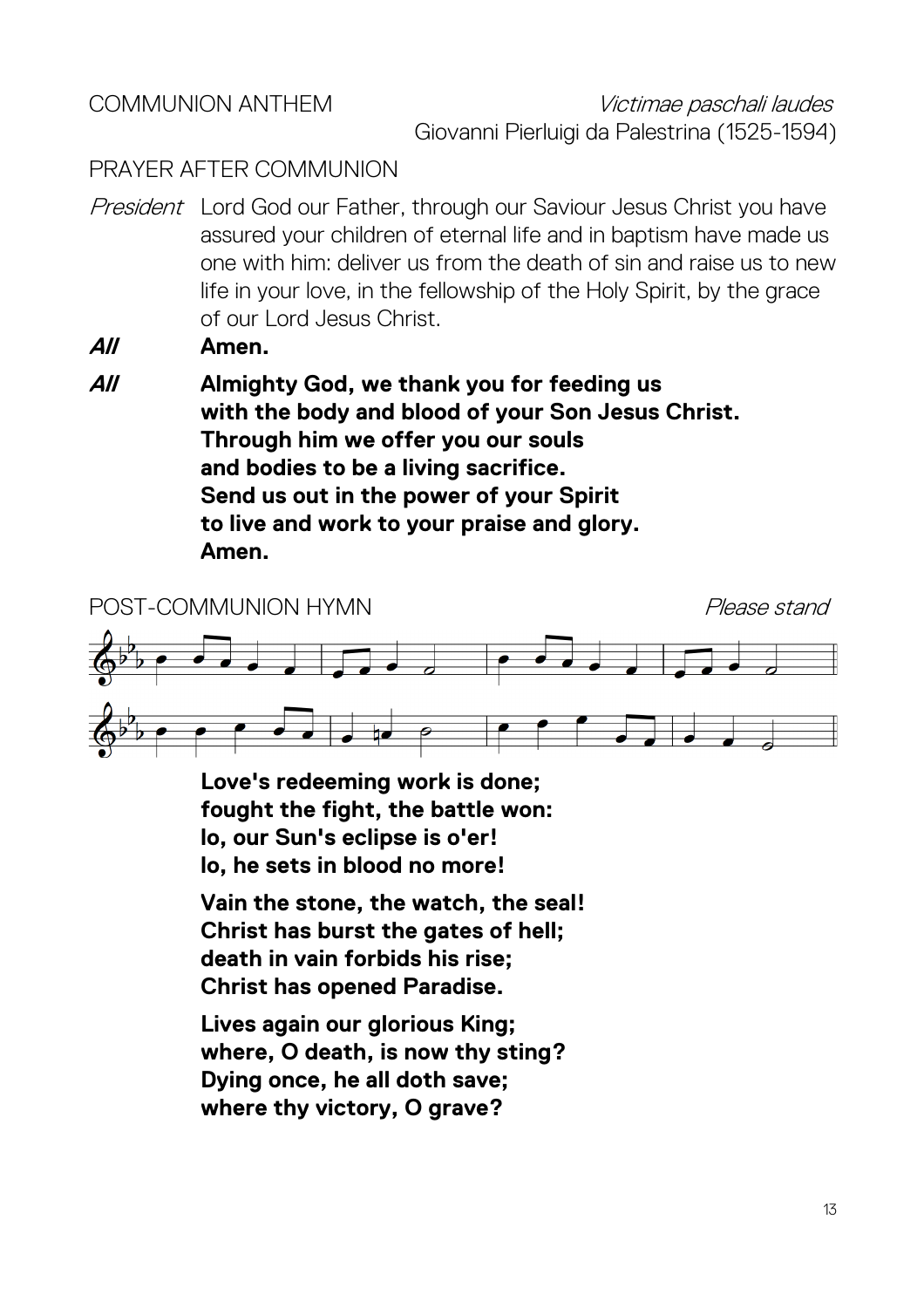

**Soar we now where Christ has led, following our exalted Head; made like him, like him we rise; ours the cross, the grave, the skies.**

**Hail the Lord of earth and heaven! Praise to thee by both be given: thee we greet triumphant now; hail, the Resurrection thou!**

Words: Charles Wesley (1707-1788) Tune: SAVANNAH (HERRNHUT), from MS. Choralbuch, Herrnhut c.1740 (NEH 113)

#### **THE DISMISSAL**

NOTICES Please be seated

THE BLESSING. THE BLESSING.

President Alleluial Christ is risen.

#### **All He is risen indeed. Alleluia!**

President The God of peace, who brought again from the dead our Lord Jesus, that great shepherd of the sheep, through the blood of the eternal covenant, make you perfect in every good work to do his will, working in you that which is well-pleasing in his sight; and the blessing of God almighty, the Father, the Son, and the Holy Spirit, be among you and remain with you always.

**All Amen.**

Deacon Go in the peace of Christ, Alleluia, alleluia!

**All Thanks be to God. Alleluia, alleluia!**

ORGAN VOLUNTARY Third Movement (Allegro con fuoco) from Organ Sonata 1 - Felix Borowski (1872-1956)

#### *Please join us for refreshments after the service*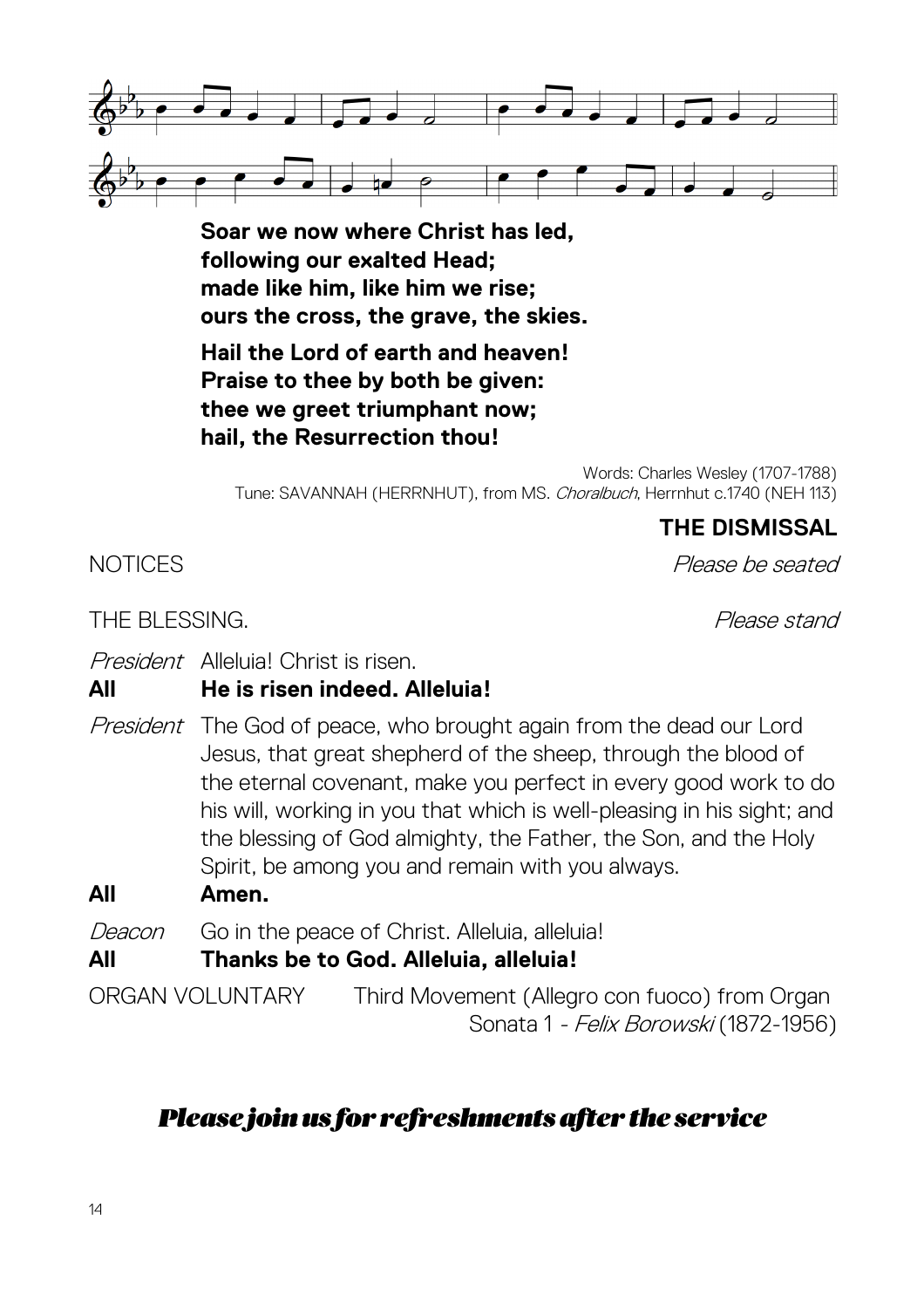

#### **GODLY PLAY**

Next Sunday (1 May), our monthly Godly Play session for children 3-8 years old and their families, will take place in the Old Library during the first 45 minutes of the service after which families will re-join the service for communion.

#### **ANNUAL PAROCHIAL CHURCH MEETING**

Today at 12noon, all parishioners are invited to elect new churchwardens and then those on the electoral roll will be invited to elect four new members of the Parochial Church Council. We will receive reports from the churchwardens and Treasurer and find out more about plans for the next year.

#### **BAMPTON LECTURES**

Tuesday 10 and 17 May 10am and 11.30am – 'The Age of Hitler and how we can escape it' Join us for this year's Bampton Lectures delivered by Professor Alec Ryrie FBA, Professor of the History of Christianity in the Department of Theology and Religion at Durham University.

#### **STILE ANTICO**

We are delighted to announce that Stile Antico will be Ensemble in Residence at the University Church from May 2022 – April 2023. This exceptional early music vocal ensemble will be offering a series of concerts through the year as well as a number of outreach initiatives. To launch this exciting partnership, there will be a performance of a new programme of music, The Mystic Rose, exploring glorious music written in honour of St Mary the Virgin, on Wednesday 18 May at 8.00pm. Tickets cost £30, £20 and £10 (restricted view). You can book on the church website.

#### **LUNCHTIME BIBLE STUDY**

Our bible studies resume at 12.45pm this coming Thursday in the Old Library. We will be studying the parables of Jesus. Everyone is welcome.

#### **SUPPORTING OUR MINISTRY**

If you would like to support the ministry of the University Church, you may wish to make a cash donation at the offertory or via the contactless card machine by the High Street entrance. You can also make a donation online (please use the QR code) through the Parish Giving Scheme or by sending a text: Text "SMV X" to 70085 to donate £X. E.g.: "SMV 5" to 70085 will donate £5.00. Texts cost £X plus one standard rate message. Thank you!



Liturgical material in this booklet © Archbishops' Council 2000 and 2006. Hymns reproduced under CCLI 1897651. Scripture readings taken from the New Revised Standard Version Bible: Anglicized Edition, copyright 1989, 1995, Division of Christian Education of the National Council of the Churches of Christ in the United States of America. Used by permission. All rights reserved.